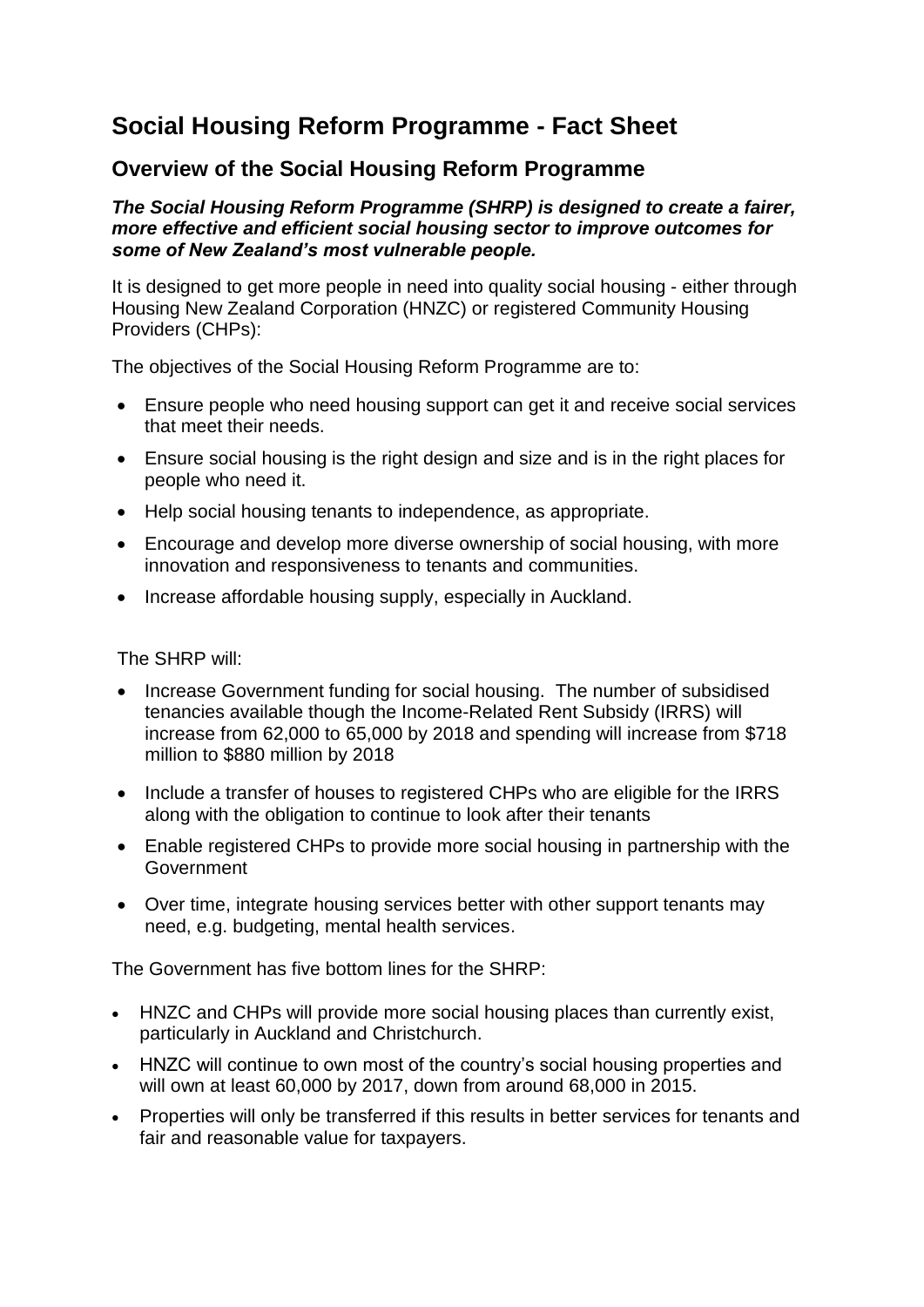- Tenants in properties being transferred will be continue to be housed for the duration of their need – and their rights and interests will be protected, whoever owns the house.
- The Government will spend more on Income Related Rent subsidies and ensure HNZC has enough capital to build new social houses plus develop its existing properties.

### *Why do we need social housing reform?*

Currently social housing is not meeting the needs of New Zealanders and is not sustainable:

- About 3,600 people assessed as in high need are waiting on the social housing register and another 1,300 Housing New Zealand tenants have applied for a transfer.
- Around one third of the \$18.6 billion Housing New Zealand portfolio is in the wrong place or of the wrong type to meet this need. For example, 30 per cent of people waiting for social housing require a one-bedroom house, but these make up only 9 per cent of Housing New Zealand properties.
- There are poor incentives for people to move into housing independence when they are capable of making this transition and/or for providers to help tenants to move.
- Over time, there is potential to integrate housing services better with other support tenants may need, e.g. budgeting, mental health services.
- More houses are needed in bigger cities Auckland in particular.

### **Next steps**

- The Social Housing Reform Programme includes a proposed initial transfer of 1000 - 2000 HNZC houses to registered Community Housing Providers over the next year, with further transfers if that is successful.
- The Government is proposing that an initial transfer of houses takes place in two locations – Invercargill and Tauranga.
- Before any decisions are made, the Crown is consulting with iwi and hapū in these regions to identify particular interests under the Treaty of Waitangi that may be impacted by a potential transaction.
- There will be ongoing stakeholder engagement to provide information on the proposed housing transfers.
- The process for the initial transfers includes market education to give potential participants time to learn about what's required and prepare.
- Once decisions are made, any commercial transfer process will be an open and competitive process that is likely to take 9-12 months.
- Regular updates on progress will be provided. More detail on the SHRP can be found at www.social housing.govt.nz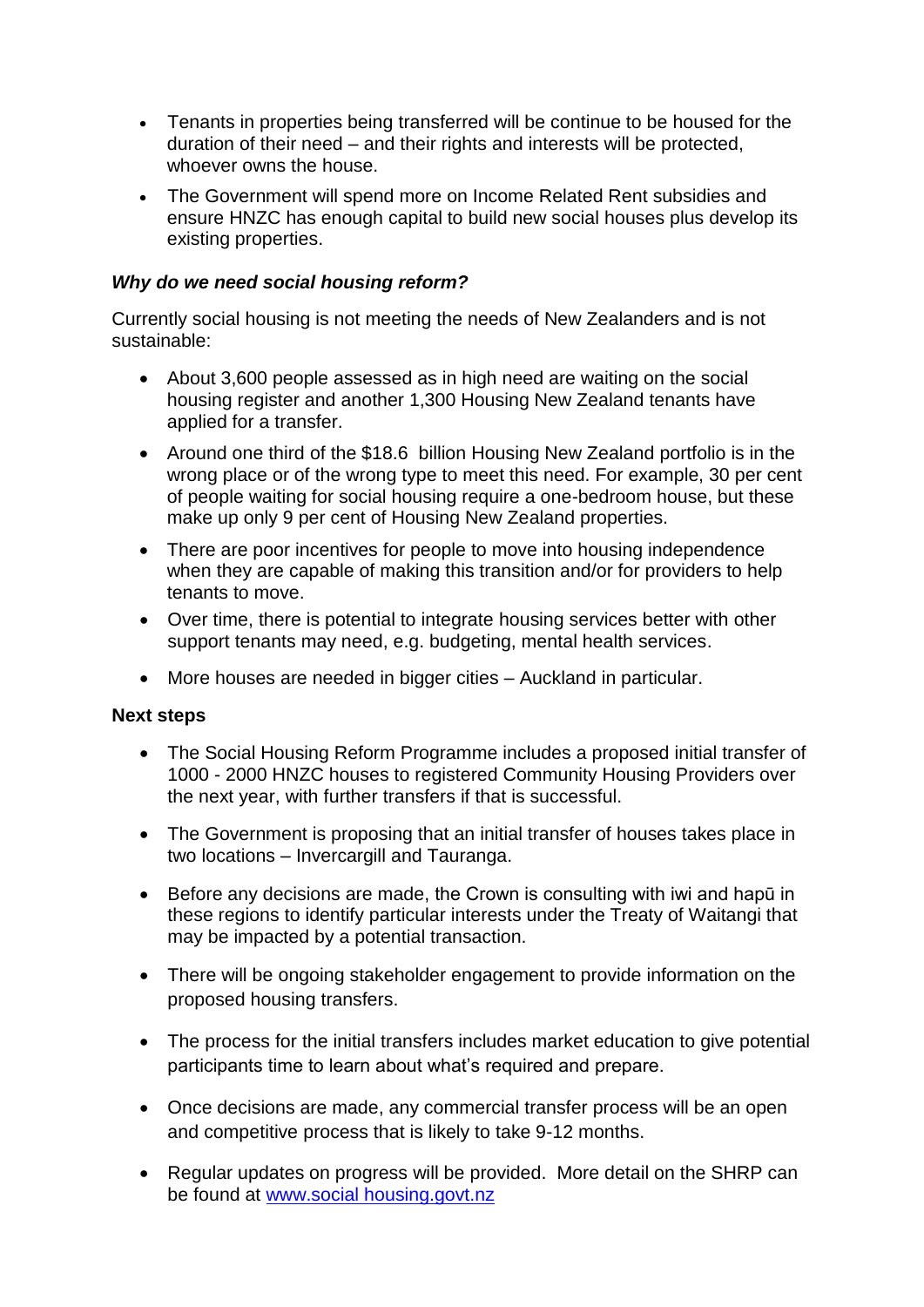# **Transfer process – Draft outline**

|                | <b>Market Sounding</b>                                                                                                                                                                                                                                                                                                                                          | <b>Expression of</b><br>Interest(EOI)                                                                                                                                                                                                                                                                                                                                                             | <b>Request for</b><br>Proposal(RFP)                                                                                                                                                                                                                                                                      | <b>Preferred Bidder</b><br>(PB)                                                                                                                                                                                                                                                       |
|----------------|-----------------------------------------------------------------------------------------------------------------------------------------------------------------------------------------------------------------------------------------------------------------------------------------------------------------------------------------------------------------|---------------------------------------------------------------------------------------------------------------------------------------------------------------------------------------------------------------------------------------------------------------------------------------------------------------------------------------------------------------------------------------------------|----------------------------------------------------------------------------------------------------------------------------------------------------------------------------------------------------------------------------------------------------------------------------------------------------------|---------------------------------------------------------------------------------------------------------------------------------------------------------------------------------------------------------------------------------------------------------------------------------------|
| <b>Process</b> | Market sounding will focus on<br>a smaller number of potential<br>asset transfer transactions in<br>specific regions.<br>The purpose of market<br>sounding is to engage with<br>potential market participants<br>to test their interest in a<br>specific transaction and<br>obtain feedback on key<br>elements of the proposed<br>portfolio and tender process. | Seek expressions of interest<br>from the market.<br>This phase ends with short<br>listing suitably qualified<br>organisations who will be<br>invited to submit a response<br>to the Requests for Proposal<br>(RFP Response).                                                                                                                                                                      | Issue tender documents and<br>supporting information to the<br>shortlisted bidders.<br>Commence bi-lateral<br>clarification process.<br>This phase culminates in the<br>receipt of RFP Responses from<br>bidders for evaluation.                                                                         | Selection of Bidder(s) based<br>on RFP Responses.<br>Negotiation may follow the<br>Preferred Bidder(s) selection.<br>This phase culminates with<br>signing of the transaction<br>documents and the transfer<br>of selected social housing<br>stock in exchange for agreed<br>payment. |
| nformation     | An Information<br>Memorandum for each<br>transaction will typically<br>contain:<br>• Key stakeholders and their<br>roles.<br>• Proposed procurement<br>stages and timetable.<br>• Overview of transaction<br>assets and location.<br>• Summary of the commercial<br>and legislative framework.                                                                  | EOI documents typically<br>contain:<br>• Detailed outlines of the<br>transaction assets and<br>location.<br>• A timetable for the proposed<br>tender process.<br>• The proposed risk allocation.<br>• Outline of key terms in<br>proposed contracts.<br>• The evaluation criteria against<br>which bidders will be<br>shortlisted.<br>• A guide to what is required in<br>responses from bidders. | RFP documents typically<br>contain:<br>• Information on the<br>transaction, assets, the RFP<br>process, expected format of<br>the response and its<br>evaluation.<br>• Legal information, and draft<br>contract documents<br>• Financial / commercial<br>information, relevant<br>templates for bidders. | Announcement of Preferred<br>Bidder(s) and then<br>announcement of closing of<br>the transaction.                                                                                                                                                                                     |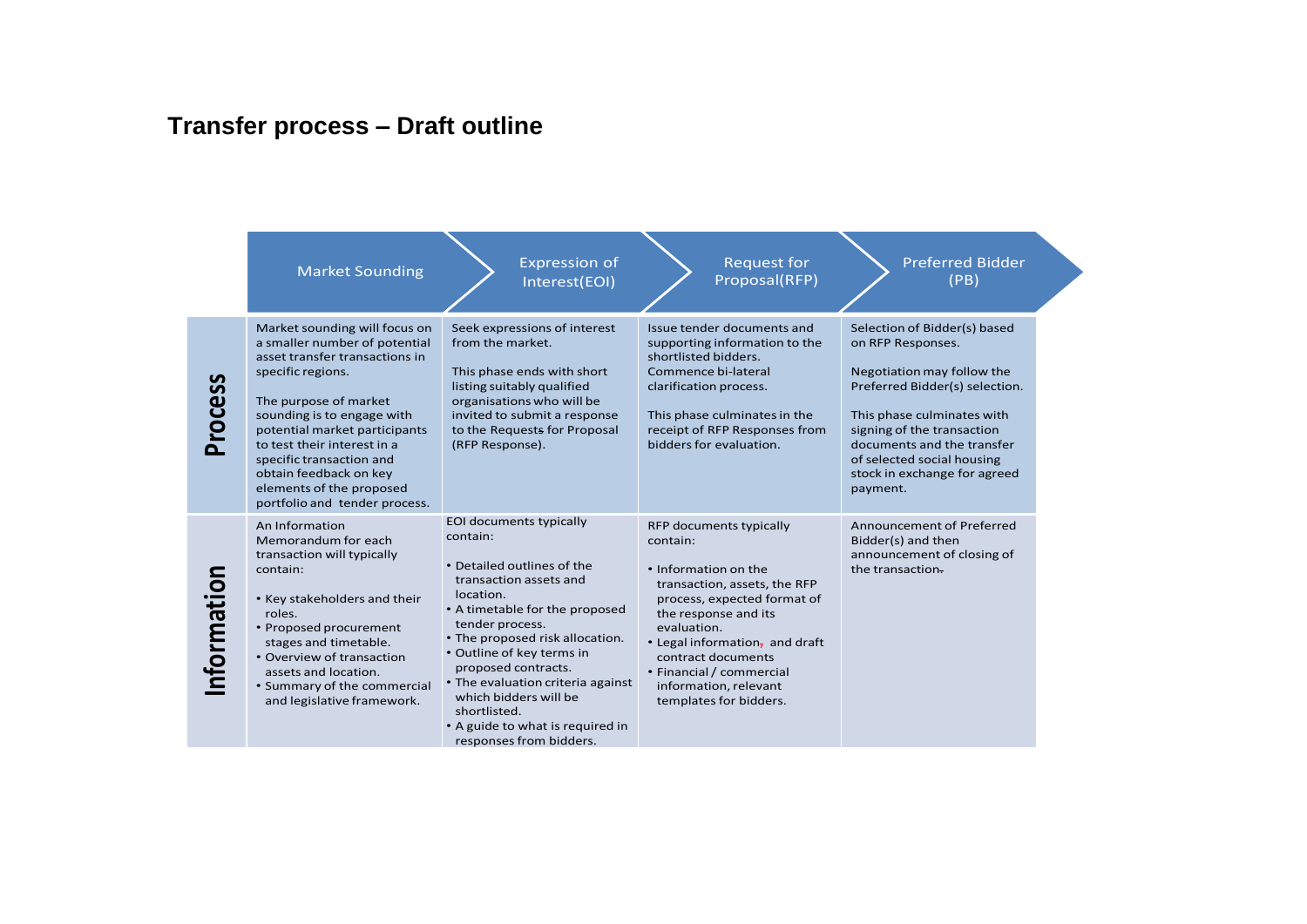### **Social housing by the numbers**

#### **Social housing tenants**

- The Government funds around 62,000 social housing places through the Income-Related Rent Subsidy. In total this supports more than 180,000 people.
- In total, there are around 193,000 people in Housing New Zealand houses.
- There are currently around 5,000 applicants on the social housing register. One in four of these are already in a social house and want to move to another one.

#### **Housing New Zealand**

- Housing New Zealand owns or manages around 68,000 houses.
- Of these, 3,300 Housing New Zealand houses are let at market rent.
- 2,300 Housing New Zealand houses are currently vacant. 70 per cent of these are unfit for use (for example because they are earthquake prone).
- Around 1,500 properties are used for Community Group Housing
- 4.5 per cent of all residential properties in New Zealand are Housing New Zealand properties.

### **Community Housing Providers**

- It is estimated that the community housing sector provides about 5000 social and affordable homes.
- There are currently 30 registered Community Housing Providers.
- Many other organizations in the broader community-housing sector also provide social or affordable housing. A significant number work to help people move from subsidised housing to housing independence.
- Since becoming eligible to receive the Income-Related Rent Subsidy for new tenants in April 2014, registered CHPs are providing 131 social housing places through the IRRS. The remaining approximately 61,000 are still provided by Housing New Zealand.

### **Further Information**

For further information on the Social Housing Reform Programme, please go to socialhousing.govt.nz

Regional information and statistics on social housing can be found at:

[http://www.msd.govt.nz/about-msd-and-our-work/work-programmes/social](http://www.msd.govt.nz/about-msd-and-our-work/work-programmes/social-housing/purchasing-intentions/regional-analysis/index.html)[housing/purchasing-intentions/regional-analysis/index.html](http://www.msd.govt.nz/about-msd-and-our-work/work-programmes/social-housing/purchasing-intentions/regional-analysis/index.html)